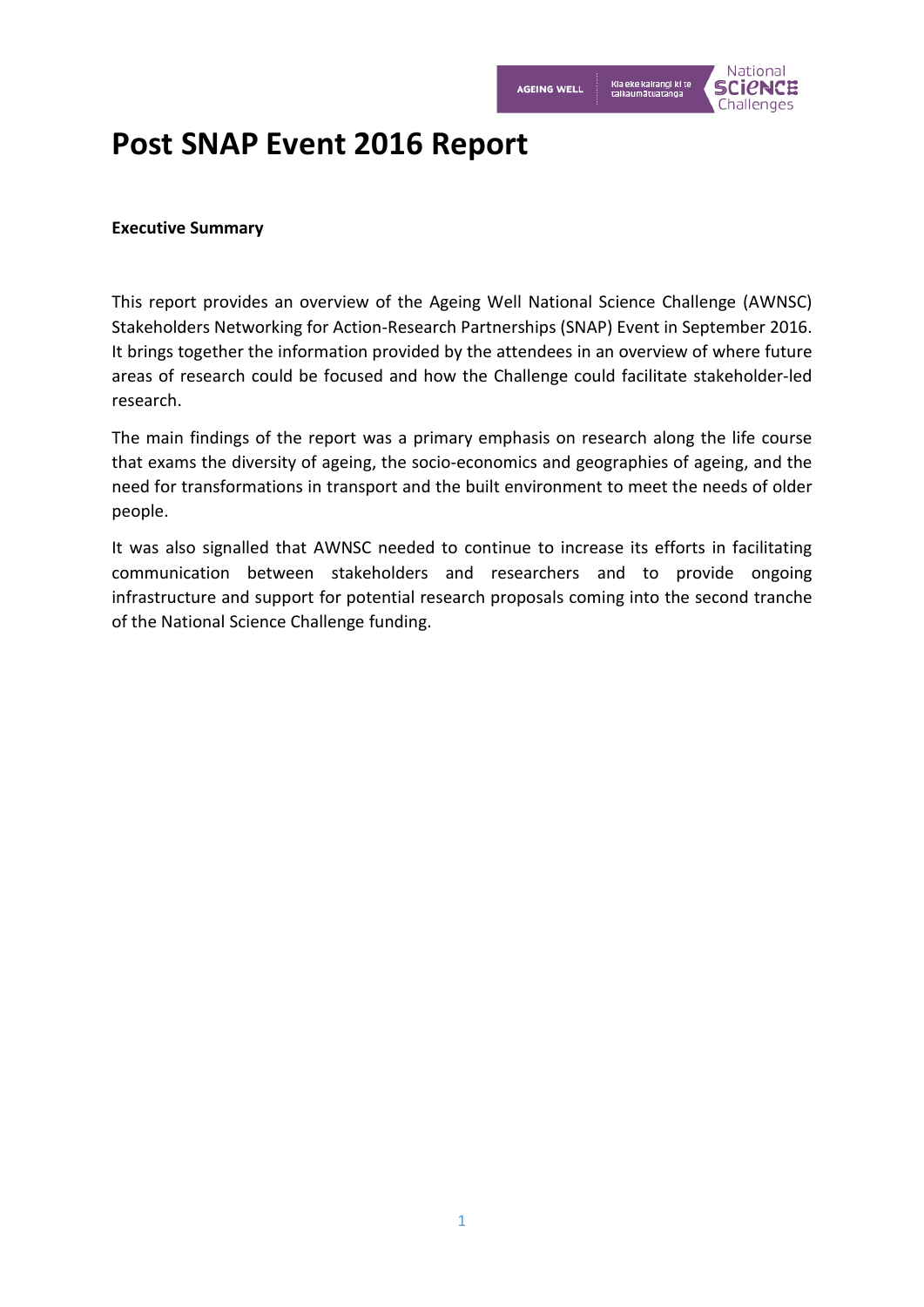

# **Introduction**

The Ageing Well *Stakeholders' Networking for Action-Research Partnership* (SNAP) Event took place on the 14<sup>th</sup> Sept 2016 at Te Papa Wellington. Its main purpose was to provide a forum for stakeholder and researchers to meet, discuss and create opportunities for developing partnerships in stakeholder-led research. With the approach of the second tranche of National Science Challenge funding in 2019 it is important that researchers and stakeholders begin to reflect on the form that future research could take, and to provide an ongoing dialogue with our knowledge exchange partners.

The SNAP Event gave the opportunity for the stakeholder community, researchers and the Ageing Well National Science Challenge (AWNSC) to come together to discuss and identify: some of the gaps within current ageing research in New Zealand, and where any new research areas identified might fit into and expand on the existing funded research programme. Key stakeholders within these potential areas of research were then recognised through discussions amongst the attendees. Being aware of any potential stakeholders is an important consideration when approaching how a collaborative research project might be designed. Barriers and enablers to researchers and stakeholders in cocreating research were then identified and a discussion undertaken on what form, from a stakeholder perspective, a successful research question and project might take.

This report will first present areas of research identified by the researcher/stakeholder discussions and organised by how these might fit into the five existing AWNSC research strands. Each table also shows who the key stakeholders might be for each group of projects and how each new area might intersect with the currently funded research. The report will then move on to highlighting the processes that might help or hinder the formation of research questions and what form these potential research questions might take. This includes how the Kaupapa Māori approach to research could impact on research design and implementation within the AWNSC. The report will conclude with a short summary and discussion of some of the main themes that emerged during the analysis of the data that was collected at the 2016 SNAP Event, with some comment on potential ways forward.

This report will start by looking at the proposed new research areas identified by the attendees, some of the stakeholders that might potentially be involved in any new research projects and where such research might fit into the AWNSC research strands. Please note that many of these proposed areas of inquiry are not mutually exclusive and could fit into several of the research strands comfortably.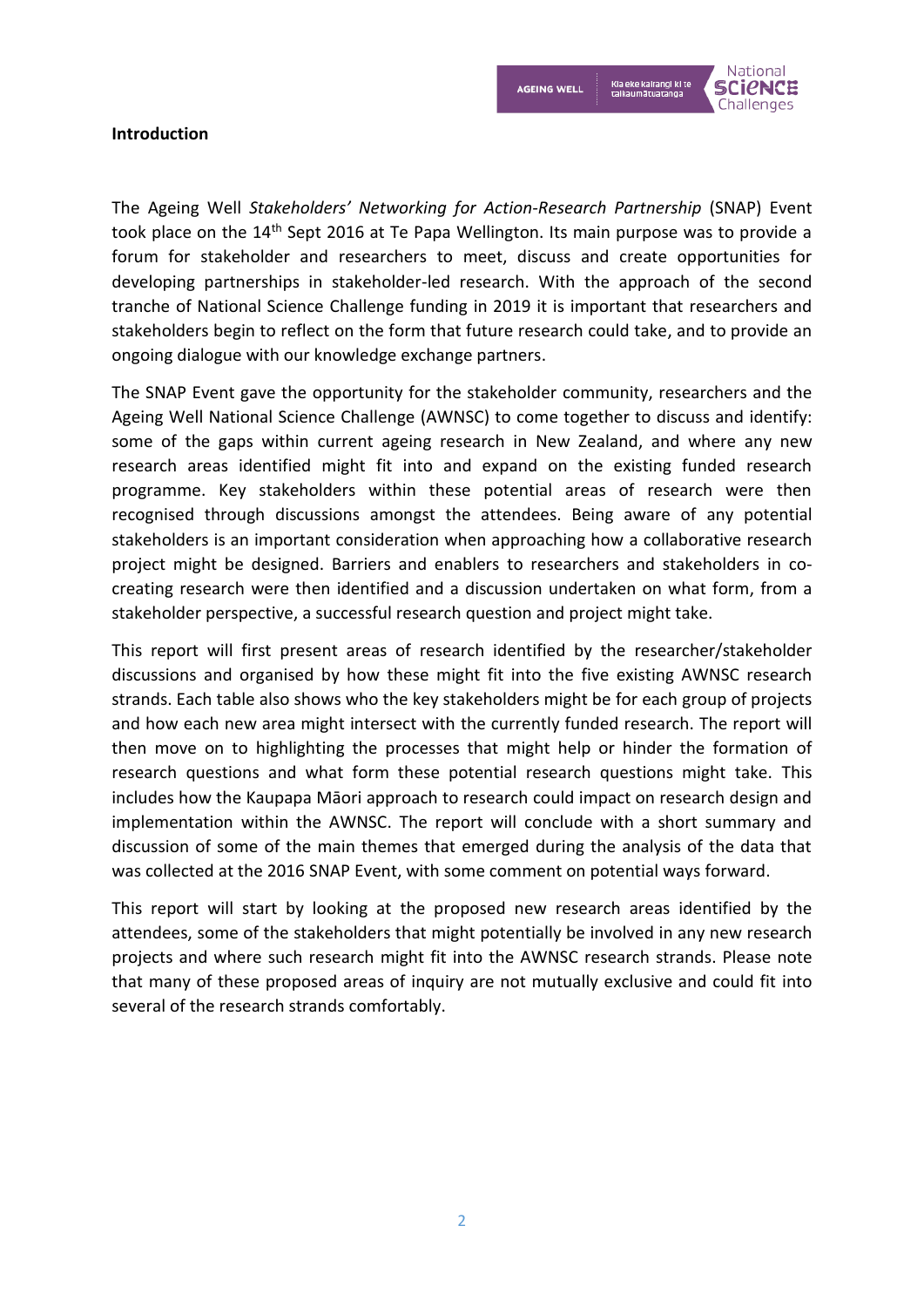



| <b>Maintain Wellness, Independence and Autonomy</b> |                                                                                         |                                                                                  |  |  |
|-----------------------------------------------------|-----------------------------------------------------------------------------------------|----------------------------------------------------------------------------------|--|--|
| <b>Current Projects</b>                             | <b>Proposed Areas of Research</b>                                                       | <b>Identified Key Stakeholders</b>                                               |  |  |
| Drug Burden Index                                   | Analysis of ageing statistics - looking ahead and what is government doing about<br>it? | ACC<br>Age Concern                                                               |  |  |
| Life When Renting                                   | Driving and ageing                                                                      | Automobile Association<br><b>Banking Sector</b><br><b>Budget Advisory Groups</b> |  |  |
| <b>Reducing Frailty</b>                             | Economic empowerment of older people                                                    | Central Govt<br>Greypower                                                        |  |  |
| <b>Retirement Villages</b><br><b>Risk Factors</b>   | Financial resources and effects on social and physical health                           | Individuals<br>Insurance Companies<br><b>IRD</b>                                 |  |  |
| Social Isolation                                    | Health system funding                                                                   | Local Govt<br>Māori                                                              |  |  |
| Stroke Prevention                                   | Pension funding and increased longevity                                                 | Ministry of Transport<br><b>MSD</b><br>Stats NZ                                  |  |  |
| Stroke Recovery                                     | Spending patterns of older people                                                       | Tax Payer Union<br>Te Puni Kökiri                                                |  |  |
|                                                     | Transport and mobility problems                                                         | Te Whānau O Waipareira Trust<br>Whānau Ora<br><b>WINZ</b>                        |  |  |
|                                                     | Work/leisure - transforming dichotomies                                                 | Commission for Financial<br>Capability                                           |  |  |
|                                                     |                                                                                         |                                                                                  |  |  |

# T**able 1.0 Research Strand One**

Within Research Strand, One research ideas identified examined the socio-economics of ageing:

- How will people manage finances whilst living longer
- How are longer retirements going to be funded by individuals and government
- What effect does financial health have on social and physical health
- How is society going to fund a health system increasingly focused on the needs of older people

There were also themes around the importance of mobility for enabling independence of older people

- What will be the nature of increased numbers of older drivers
- What do we need to do to provide for public transport with a larger older population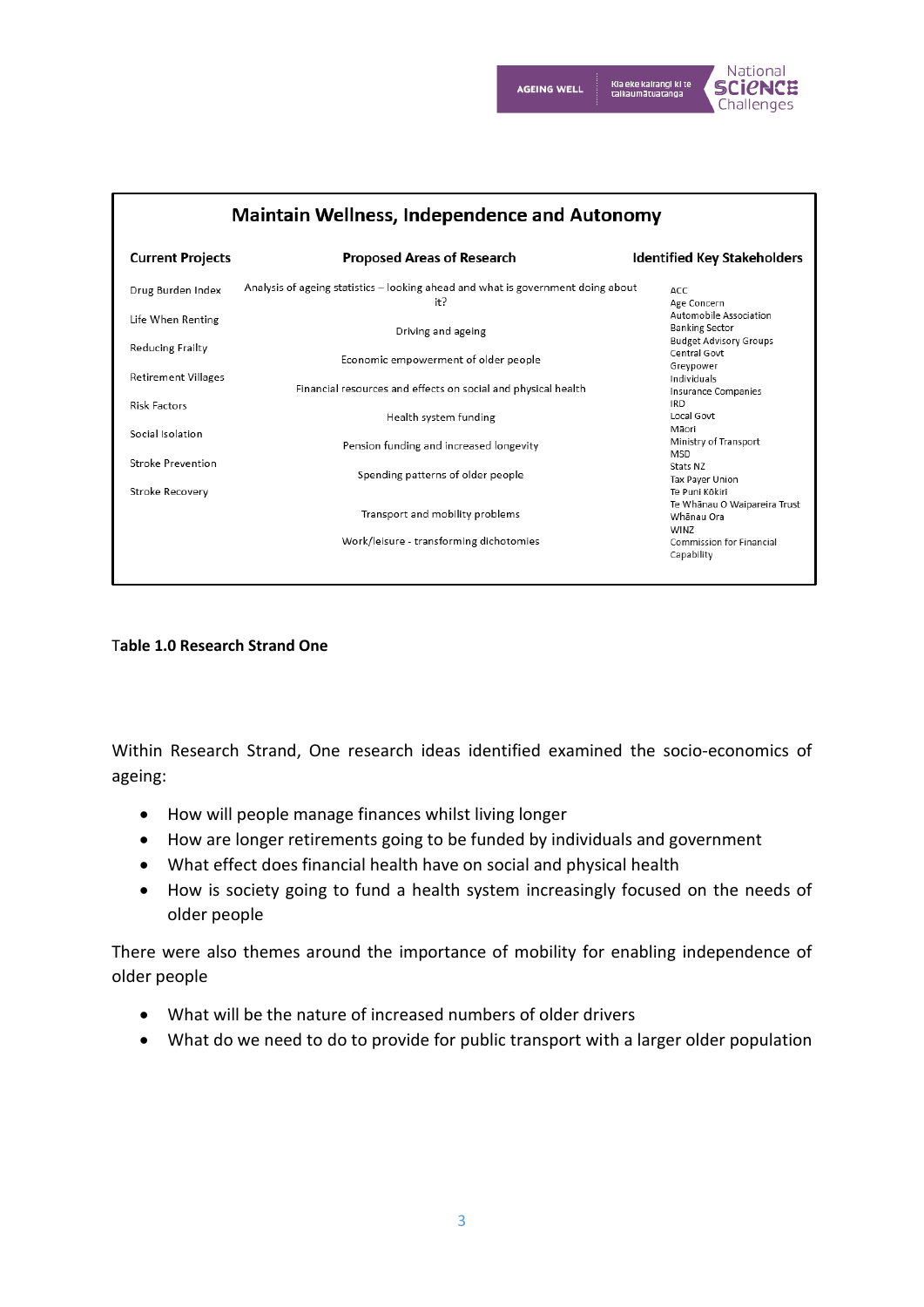

| <b>Promote Social Integration and Engagement</b>             |                                                                                               |                                                                     |  |  |
|--------------------------------------------------------------|-----------------------------------------------------------------------------------------------|---------------------------------------------------------------------|--|--|
| <b>Current Projects</b>                                      | <b>Proposed Areas of Research</b>                                                             | <b>Identified Key Stakeholders</b>                                  |  |  |
|                                                              | Bridging the digital divide - creating easy to use and helpful applications and<br>technology | Age Concern<br><b>Banking Sector</b><br>Central Chinese Association |  |  |
| Life When Renting<br><b>Risk Factors</b><br>Social Isolation | Cultural shock older immigrants                                                               | Central Govt<br>Individuals<br>Internet users association           |  |  |
|                                                              | Immigrants - language and communication barriers                                              | Local Govt<br>Māori                                                 |  |  |
|                                                              | Immigrants - lack of knowledge of health and welfare systems                                  | <b>MSD</b><br>New Zealand Central Indian                            |  |  |
|                                                              | Immigrants - isolation from wider community                                                   | Association<br>Shanti Niwas Trust<br>The Federation of Islamic      |  |  |
|                                                              | Intergenerational engagement                                                                  | Associations of New Zealand<br>WINZ                                 |  |  |

# **Table 1.1 Research Strand Two**

The research ideas proposed under Research Strand Two were focused around making it easier for older people to communicate and problems faced by older people within immigrant communities:

- New technologies and how these are designed from the ground up as user friendly for older people.
- How do we improve communication and social contact between older immigrants and wider society
- How do we increase access to and educate older immigrants about access to health and welfare systems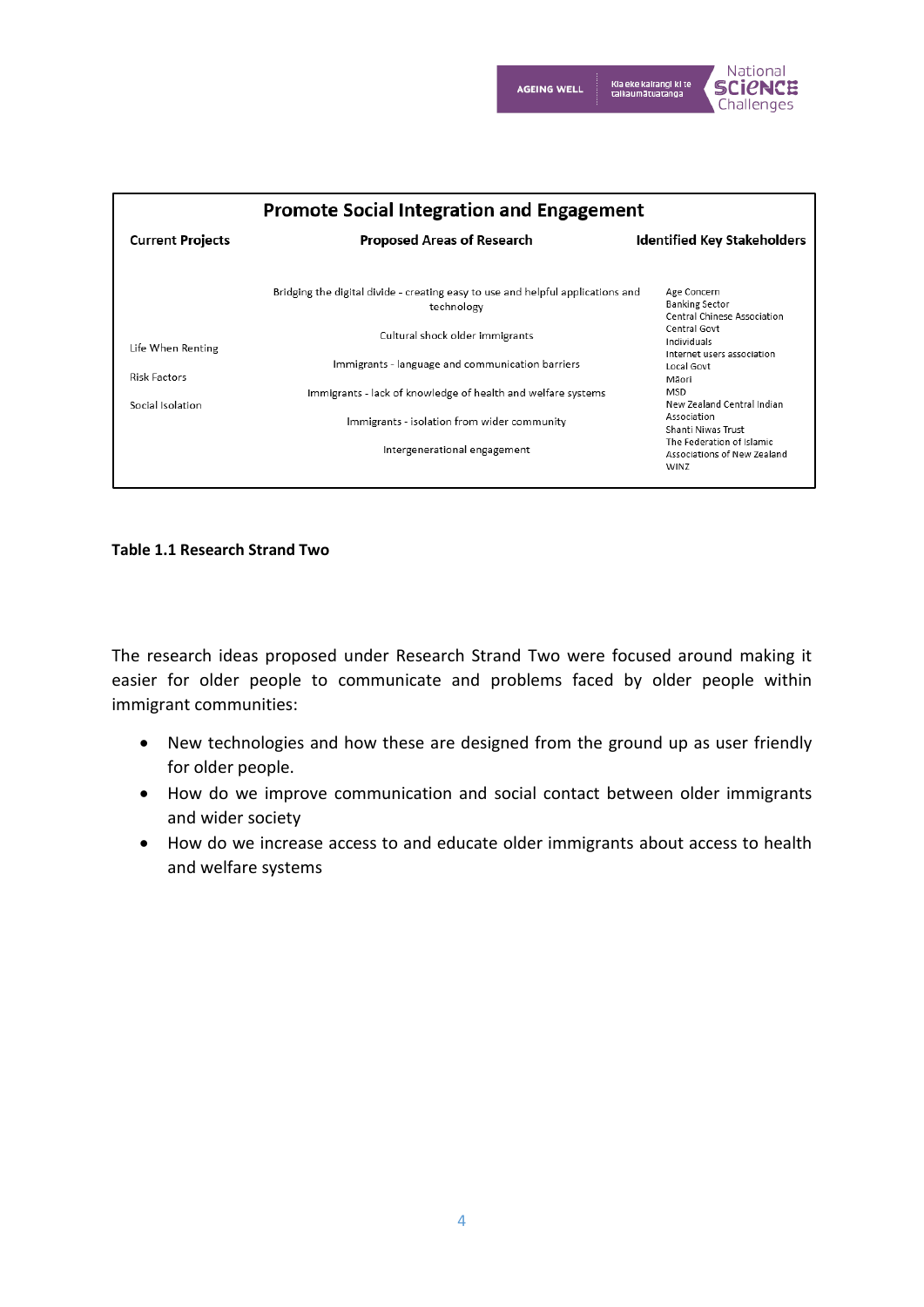

**Value Older People in all Settings Current Projects Proposed Areas of Research Identified Key Stakeholders** Diversity of older people and ageing - ethnicity, disability and the engagement of Banks diverse voices DHB Employers association Homecare providers Rural vs urban in aged care Local Govt Māori Mãori rural aged care health needs Marae MOT Ageing and place - role of people and place/local variation Regional Councils Neurodegeneration Retirement homes Rural organisations Demographics and location - impact of ageing on smaller communities Te Puni Kökiri Te Whanau O Waipareira Trust The ageing workforce Unions Whānau Ora Mixed aged workforces and workplaces Commission for Financial Capability Human rights of older people

# **Table 1.2 Research Strand Three**

The research ideas suggested under this Research Strand mainly focused around the diversity and geographies of ageing:

- The diversity of ageing ethnicity, disability, location and work
- How do rural health care needs differ from urban needs for Māori
- Ethnicity and ageing
- What are going to be the future needs of disabled older people
- The spaces of ageing different needs in rural and urban communities and how will small isolated communities cope with ageing populations
- What challenges will an ageing workforce bring and how do you integrate older workers into the workforce in a way that recognises their contribution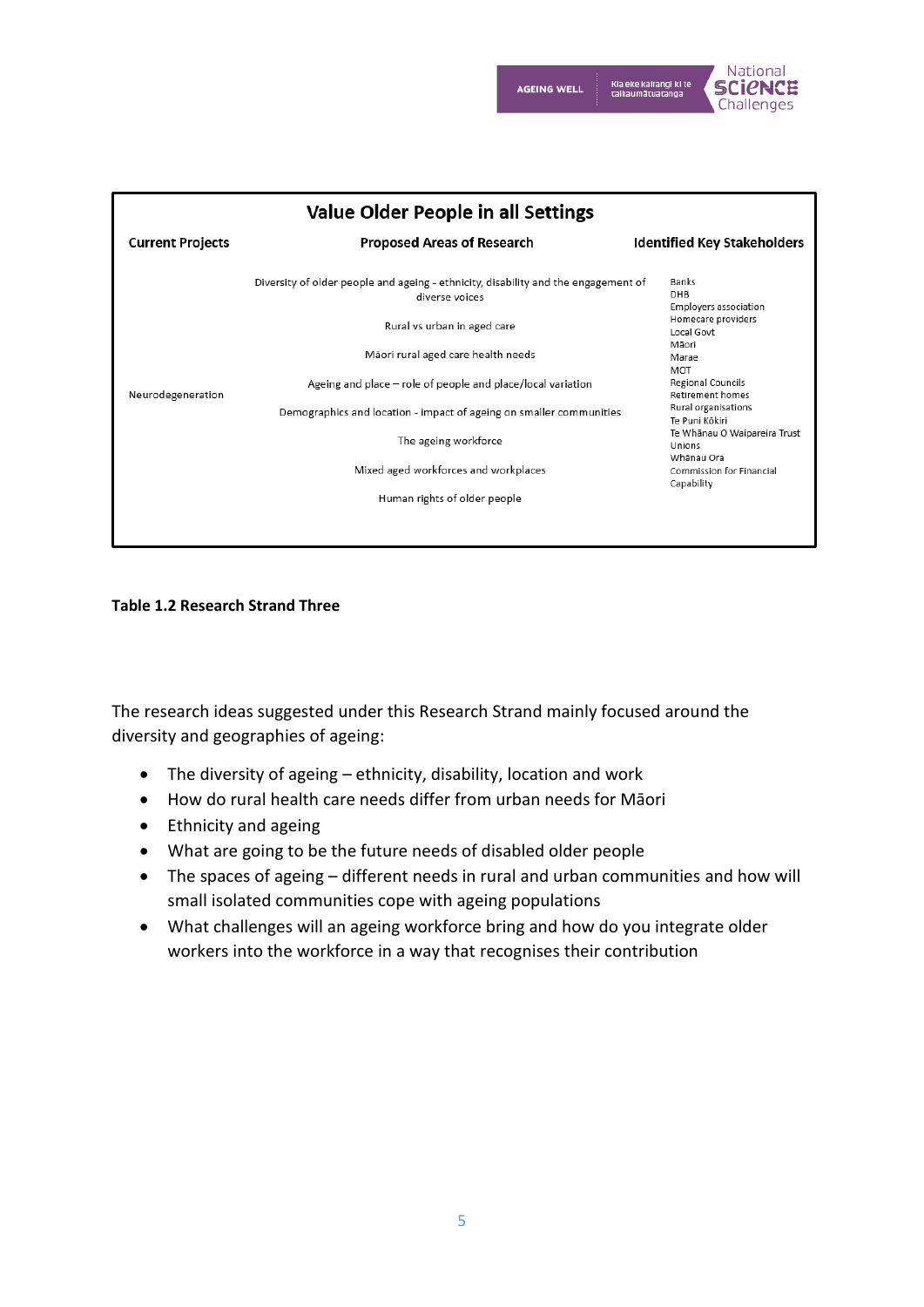

| <b>Reduce Disability and the Impact of Disability</b> |                                                                            |                                                                                           |  |  |
|-------------------------------------------------------|----------------------------------------------------------------------------|-------------------------------------------------------------------------------------------|--|--|
| <b>Current Projects</b>                               | <b>Proposed Areas of Research</b>                                          | <b>Identified Key Stakeholders</b>                                                        |  |  |
|                                                       | Ageing and changing sleep patterns                                         | <b>Banks</b><br><b>Building Industry</b><br><b>DHB</b>                                    |  |  |
| Life during renting                                   | Creating person-centric measures to inform<br>funding models               | Employers association<br>Homecare providers<br><b>IHC</b><br>Local Govt<br>Mãori<br>Marae |  |  |
|                                                       | Falls prevention - built environment pavement design and lighting          |                                                                                           |  |  |
| Neurodegeneration                                     | Housing and disability support structures - how do needs change over time? | MOT<br>Regional Councils                                                                  |  |  |
| Reducing Frailty                                      | Measuring 'wellbeing' in an ageing population                              | Retirement homes<br>Rural organisations                                                   |  |  |
|                                                       | Oral health and ageing                                                     | Unions                                                                                    |  |  |
|                                                       | Indigenous/traditional medicines and knowledge                             |                                                                                           |  |  |
|                                                       | Using exercise $-$ age appropriate exercise and activity                   |                                                                                           |  |  |

# **1.3 Research Strand Four**

Within Research Strand Four, attendees focused on problems associated with the built environment and what needed to be done to improve living places for older with mobility issues and the disabled:

- How do we build new environments for older people that help prevent falls
- Compact communities for older people who are not mobile
- How does housing for the disabled change as they age

Also identified were several aspects of physical health as potential areas of interest

- Older people and oral health
- How can exercise be encouraged into older age
- Older people and sleep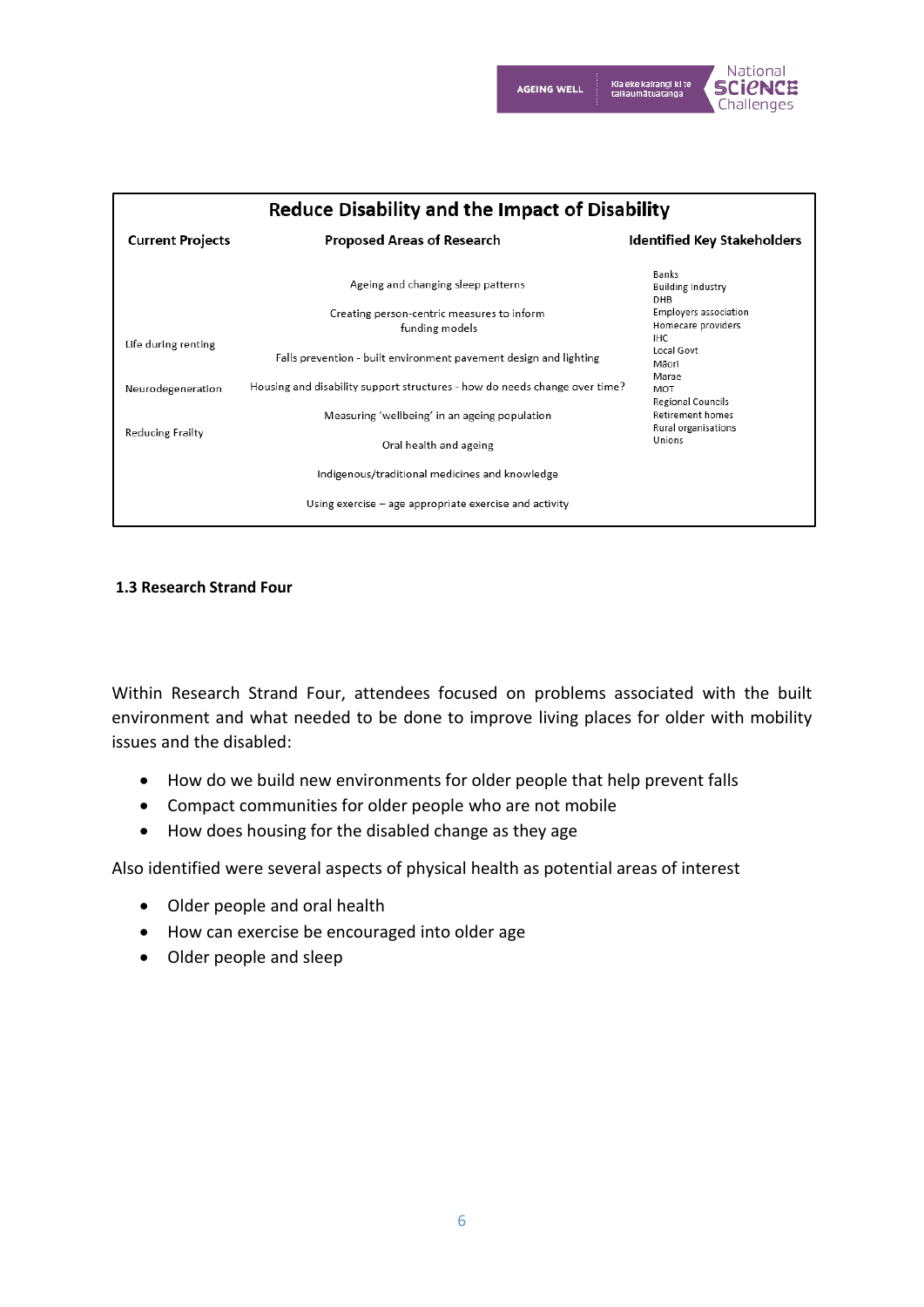



| <b>Enhance Age-Friendly Environments</b> |                                                                                                                      |                                                                                  |  |  |
|------------------------------------------|----------------------------------------------------------------------------------------------------------------------|----------------------------------------------------------------------------------|--|--|
| <b>Current Projects</b>                  | <b>Proposed Areas of Research</b>                                                                                    | <b>Identified Key Stakeholders</b>                                               |  |  |
|                                          | Planning for driverless cars                                                                                         | Age concern                                                                      |  |  |
|                                          | Living well with dementia - inclusive communities                                                                    | <b>Building Industry</b><br>DHB                                                  |  |  |
|                                          | Connection and engagement with community.                                                                            | Homecare providers<br>Local Govt<br>Māori                                        |  |  |
| Reducing Frailty                         | Built environments and well being                                                                                    | Marae<br>MOT                                                                     |  |  |
| <b>Risk Factors</b>                      | Age Friendly Communities - architecture, design of housing, alternative housing<br>options, transport urban planning | Palliative care providers<br><b>Regional Councils</b><br><b>Retirement homes</b> |  |  |
| Social Isolation                         | National support/care giver worker organisation and support                                                          | Rural organisations<br>Commission for Financial<br>Capability                    |  |  |
|                                          | Residential care and attitudes towards dying                                                                         |                                                                                  |  |  |
|                                          | Planning for retirement in terms of health and housing                                                               |                                                                                  |  |  |
| Creating age friendly Marae              |                                                                                                                      |                                                                                  |  |  |
|                                          |                                                                                                                      |                                                                                  |  |  |

# **Table 1.4 Research Strand Five**

Research Strand Five was focused around how older people can be included within the wider community. There were also themes identified around the built environment of housing and research into support structures:

- Research into town planning for driverless cars and how they could help older people with mobility
- How are built environments going to have to change to cater for the needs of an increased older population
- Overall planning structures how can these be developed to facilitate the building of age friendly communities
- Transformations in end of life care
- How can Maraes be transformed to care for increasing numbers of older people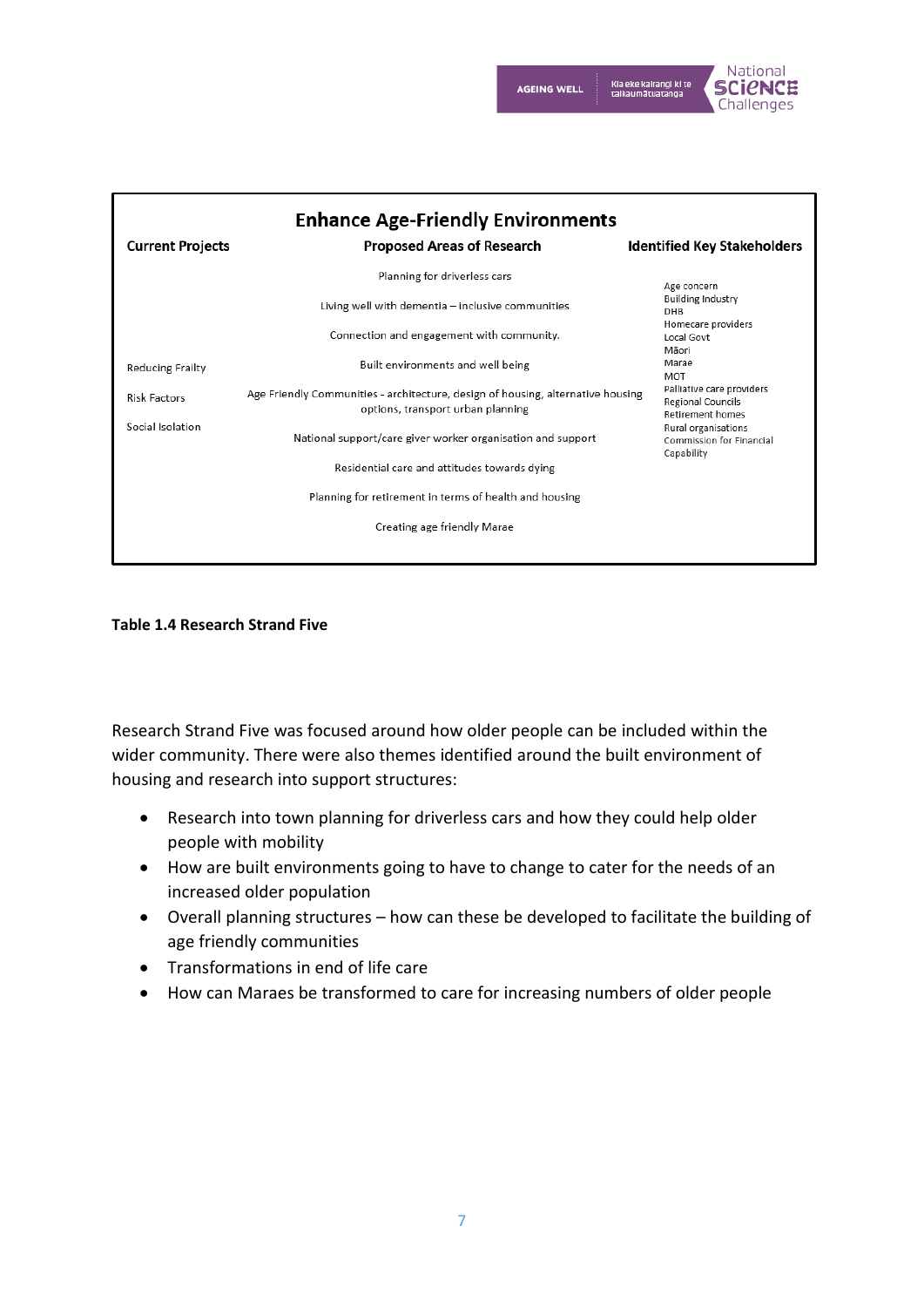

Part Two of the SNAP Event focused on processes to promote the successful formulation of research questions and projects. Participants were asked to discuss what enablers and barriers there were to the successful co-creation of research. The table below shows the main themes that were identified as having a potential impact on how research could be cocreated by stakeholders and researchers (See Table 2.0 below).

# **The Challenge is too academically focused**

There is a need to take the challenge out into the community for direct discussions with stakeholders to help create research questions. The researcher-stakeholder divide needs to be broken down.

## **Lack of collaborative frameworks**

Provide guidance on how researchers can get involved with stakeholders to meet funding requirements for collaborative research.

## **Bring stakeholders together early**

Who will the research directly benefit? Get them onboard in the very early stages to help guide the research.

## **Collaboration between**

Stakeholders and researchers.

Kaumatua of steering groups.

Intergenerational leaders.

# **Needs to be open discussion between researchers and stakeholders about any problems with the research**

## **A need to mobilise and encourage involvement from more agencies that are interested**

Large numbers of stakeholder to organise within research projects – often problem with receiving feedback from stakeholders that are not used to being part of research projects.

## **Different contextual frameworks**

Māori Kaupapa vs Eurocentric – often quite different research priorities.

## **An overlying model of competitive funding**

Increasingly competitive to get funding – very easy to waste a lot of time on applications and just not bother to apply next time round.

## **Need to develop alternative research funding models that mean that research is more affordable to do**

No more 113% overheads and expensive PI funding and perhaps a wider focus on smaller projects undertaken by early career researchers.

## **Lack of money for constructing relationships**

There is currently no funding for pilot studies to look at what research could be undertaken with whom ie different stakeholders involved.

# **The need for a return on investment for funders**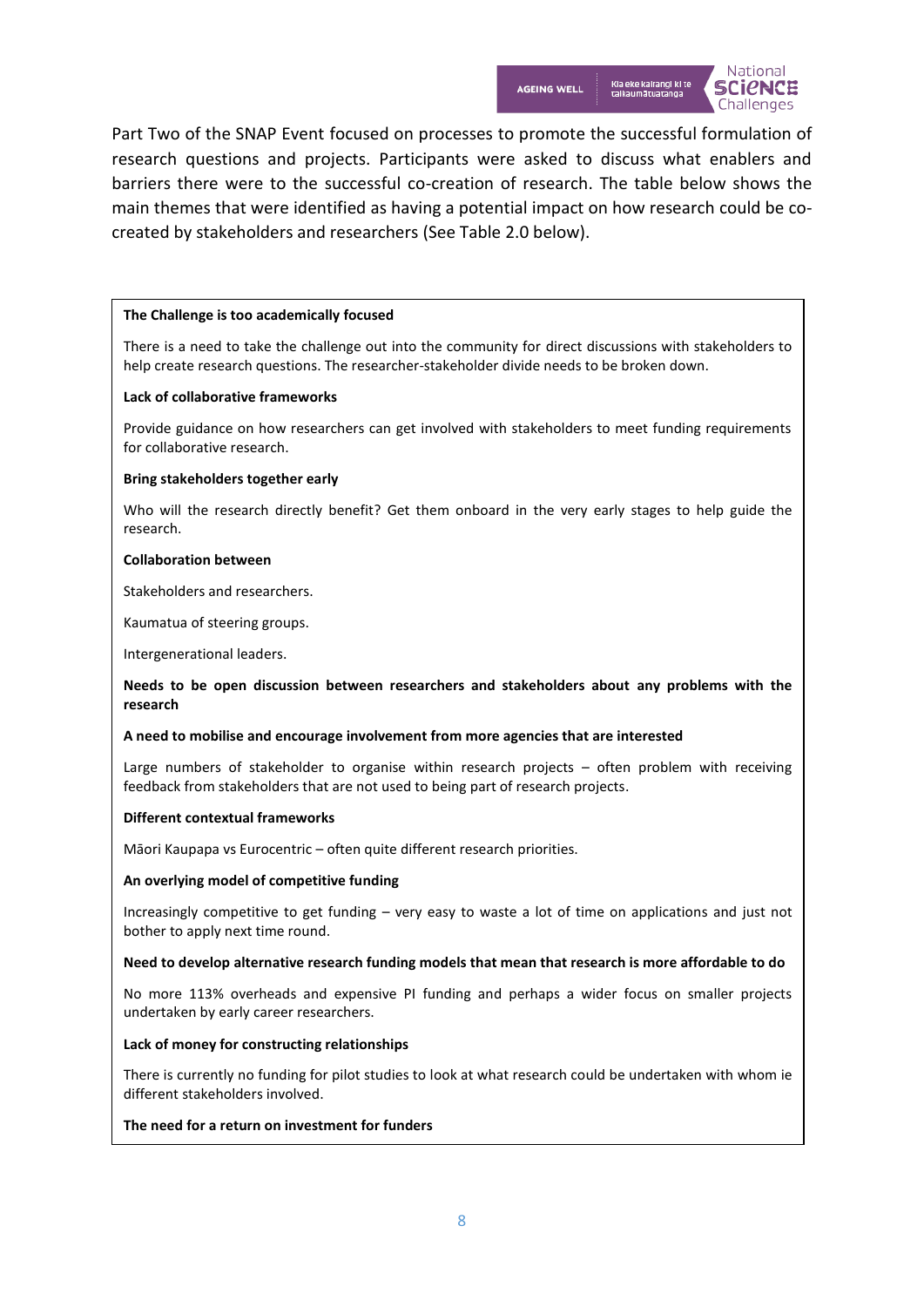

# **PBRF needs to include outreach into stakeholder community not just single focus on research outputs**

## **Research funding time frames to short**

Encourages 'lazy research' not looking at the bigger picture over a longer time frame.

## **Hard to access funding if not part of an academic institution**

Non institutional stakeholder groups who undertake research can find it very difficult to get funding – be good to get a bit of a hand up/training from the AWNSC to help reach the required level

#### **Projects are 'not on radar'- topics not seen as relevant not funded**

#### **Endemic ageism**

Research about the aged not seen as important as on more 'productive members' of society.

#### **Keep project small and manageable**

#### **Opportunities for dialogues**

Create genuine communication channels between researcher, researched and stakeholders.

# **Need to communicate directly with policy makers**

Important to have communication with the 'end user' to help guide the research towards the correct type of output and this needs to be a clear and open process.

#### **Research topics that have a real need in the community**

If research has a real 'end goal' it is easier to design and gain momentum with stakeholders.

**Best practice – research must follow established ethical and professional guidelines**

## **Communications are stakeholder appropriate - no talking in jargon**

Need non-academic outputs that stakeholders can relate to when helping in the research design process.

## **English is the main method of communication**

Need information in different languages (Mandarin, Māori and Hindi).

#### **Research outputs**

Outputs need to be stakeholder orientated as well as academic publications – for all audiences not just the 'ivory tower' and for PBRF gains.

## **Informing political change – three year political cycle 'what's hot now' may not be so in the future**

# **Table 2.0 Impacts on Research**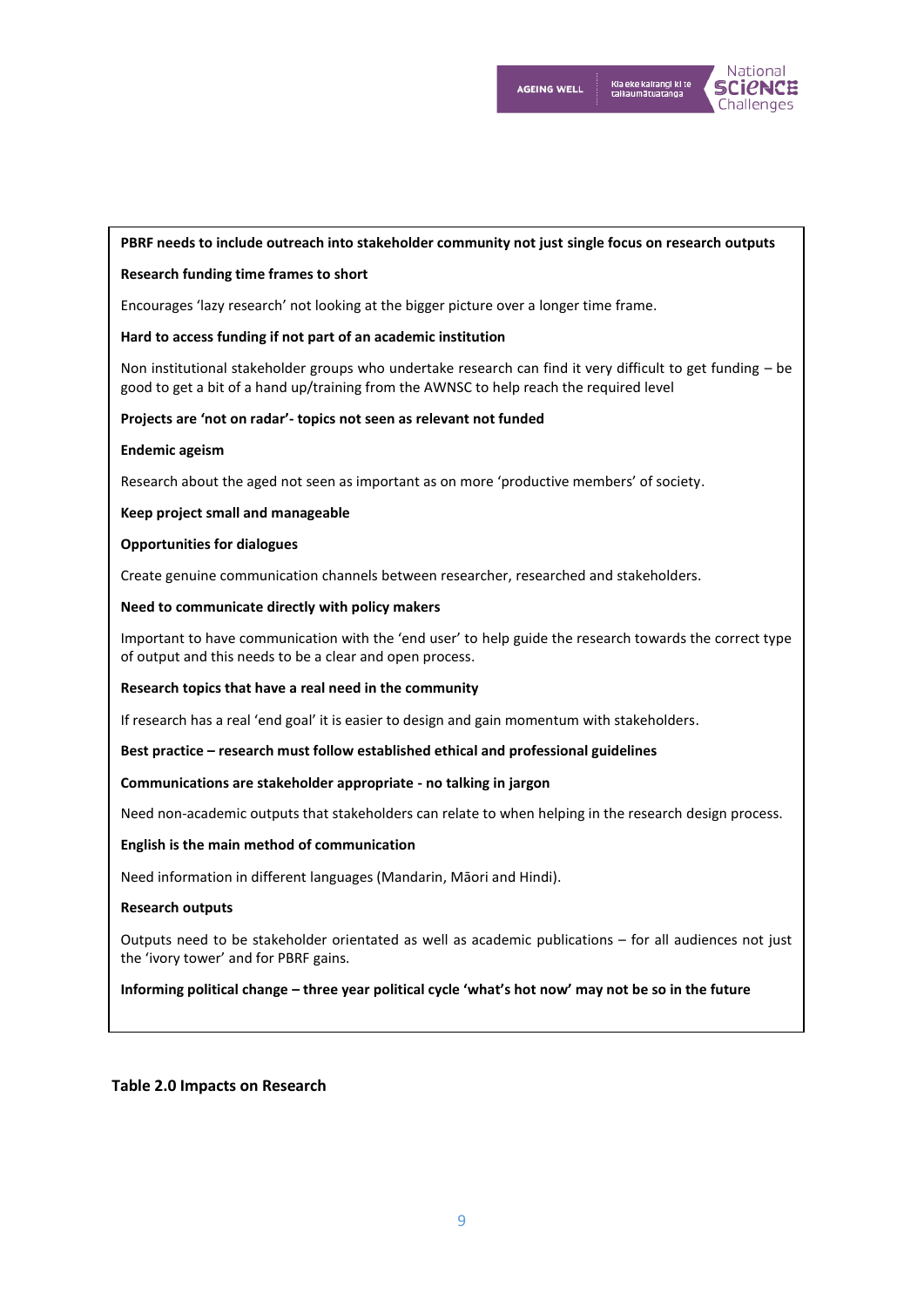

Table 2.1 (below) shows what the participants thought successful co-created research between researchers and stakeholders might look like from the perspective of stakeholders.

# **Stakeholder and citizen driven research**

# **Inversion of power relationships – stakeholders create and define the RQs then researchers do the work**

Research should be based around what the community wants to find out and/or needs with researchers coming in to 'contract' the research needed to be done.

# **50/50 relationships**

**Each participant in the process of designing the research is recognised**

**It is important that the researchers don't just focus on 'Elite' stakeholders if undertaking social research**

**Power relationships within co-created research projects would be equal – not 'top-down' with academic institutions positioned at the top.**

# **Integrate research models**

Academic, commercial and NGO research are all undertaken in different forms using different skill sets such as commercial market research. By using all these types of research perhaps a wider ranging and robust research methodology could be constructed.

# **Greater connectivity between research problems**

Age - Ageing - Aged as a process not given enough emphasis. It is very important to construct research design that follows this life course along rather than just taking a snap shot. A series of interlinked research projects looking at both social and physical research problems and taking 'a long view' would be very helpful.

# **Empowerment – broader than just research/stakeholder**

Ageing well is an accessible societal value. Research needs to feed directly back to those that it is supposed to affect, the elderly and family, need to be aware of what is going not just be 'end users'.

# **Priorities for Tranche 2 – facilitate relationships and create some form of communications portal**

The AWNSC needs to move to create some form of ongoing system where researchers and stakeholders can meet and perhaps organise research design and proposals coming up into NSC Tranche Two.

# **Table 2.1 Successful Research Design from Stakeholder Perspective**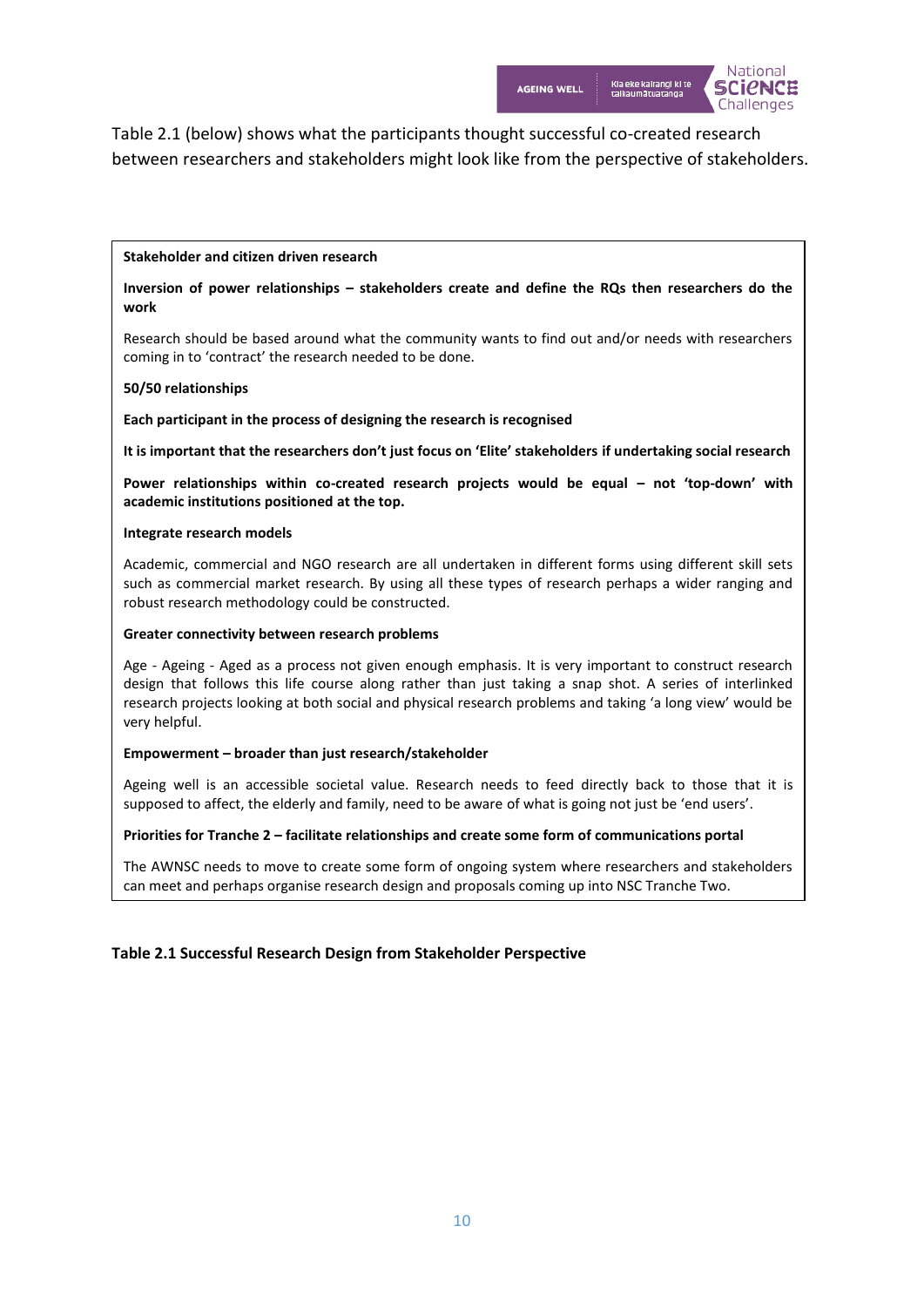

# **Kaupapa Māori and the Ageing Well Challenge**

Participants were asked to comment on what AWNSC could learn from other existing research models, in particular Kaupapa Māori, when considering how to facilitate research between stakeholder and researchers.

The main ideas that arose from this discussion were around how Kuapapa Māori is focused from the bottom up and is inclusive but also heterogeneous by its very nature. A primary focus is on community involvement and there is particular emphasis in the comments of the importance of any conversations being intergenerational and collaborative. Another important aspect pointed out was that research being undertaken under a Kuapapa Māori paradigm is firmly rooted in the community of the 'researched'. This means that there is often a strong communal expectation for any outcomes from research, but also an increased degree of ownership of the research by the community and a strong degree of communal responsibility for the research progressing and being successful. The nature of the research structure is not top down, as in more euro-centric research methodologies; rather, it is sideways in nature with more equal status between researcher and researched. What this means is that in the context of Ageing Well, it is crucial for researchers to move out into the field before research design begins in order to talk with the people involved at all levels and ask them what is important to them.

# **Discussion**

The main themes that emerged from the 2016 SNAP Event were based around new areas of potential research, what could be done to help facilitate conversations between stakeholders and researchers to initiate the co-construction of research projects, and what form research might take with a larger degree of stakeholder involvement.

The research gaps and topics of research interests identified by the SNAP participants had a strong underlying theme across the different research strands for undertaking research that looks at the diverse natures of ageing, including different ethnicities, including new immigrants in particular, in different spaces and places. This also included an important theme of Māori rural health needs and the difference in accessing resources in rural and urban spaces. This area of interest included strong emphasis on exclusion in ageing and problems accessing services and support. The built environment was also signalled as an area of interest to researchers with both the design of the physical environment around us and the creation of new forms of community life for the aged. There was also strong support for research designed to occur along the life course of ageing, engaging with it as an underlining process (age-ageing-aged), rather than just an examination of a particular problem at a certain point. This would encourage research that cuts across the three Health Challenges and would be a desirable long-term outcome.

When processes that could impact on the co-creation of research by stakeholders and research were discussed, communication, funding and support were the main factors identified. Good communications between researchers, stakeholders and the AWNSC was seen as vital in moving collaborative research forward. This was in the form of the AWNSC creating more opportunities for communication between stakeholders and researchers, such as the SNAP Event, as well as in how researchers communicate directly with